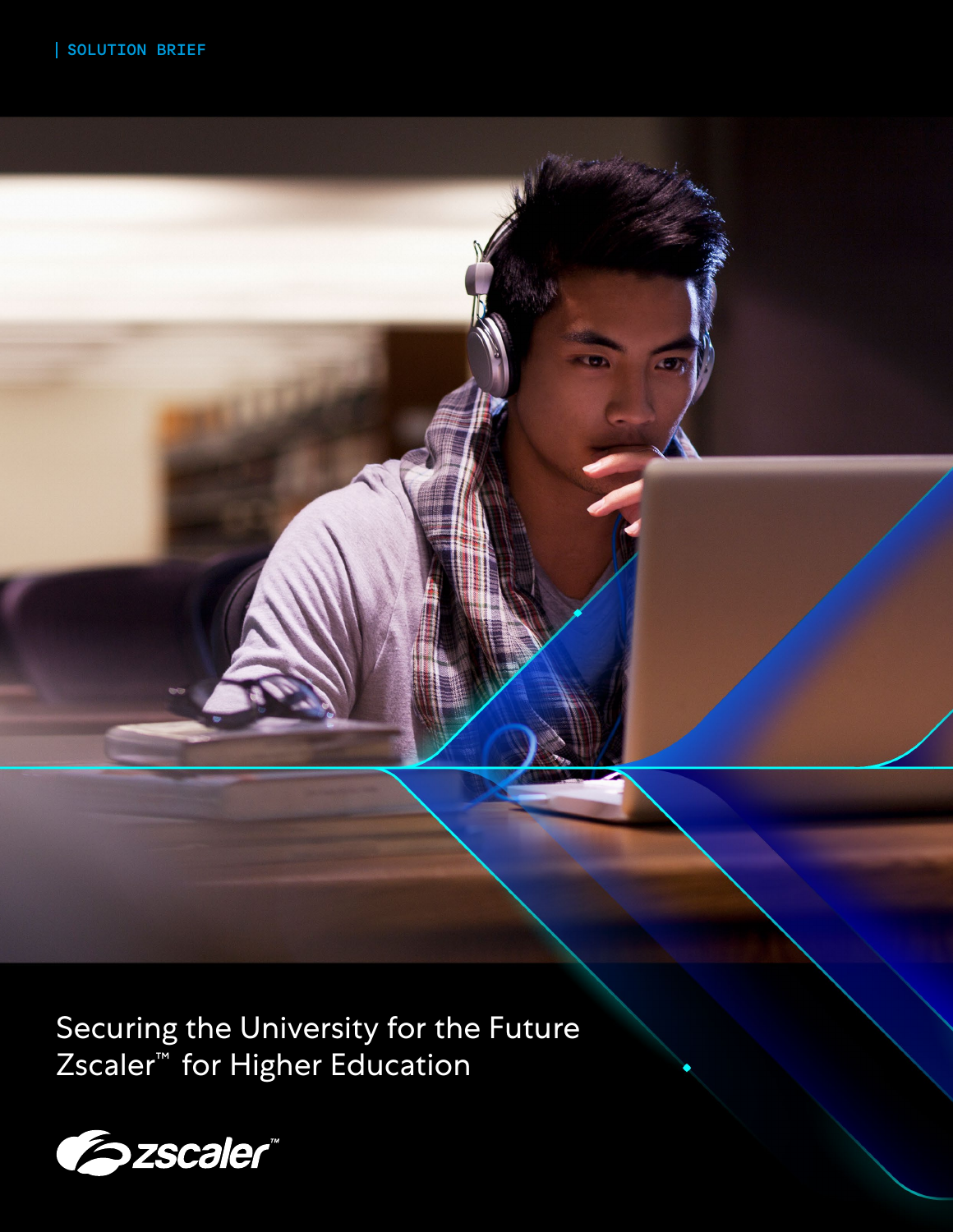Higher education institutions have been on the cloud path for years. Forward-thinking CIOs have known that although there will always be the need for some infrastructure in the data center the majority of IT can be consumed via the cloud. The rapid move to online learning and remote work has accelerated the need for cloud adoption and digital transformation. SaaS and cloud-based infrastructure opens opportunities for new education models, expanding remote and online learning capabilities to students and teachers around the globe.

Securing cloud and on premise systems is a complex balance of championing the ability to access resources to drive academic discovery while protecting critical data, Personally Identifiable Information (PII), and Intellectual Property (IP). Zscaler's Zero Trust exchange provides customers a Zero Trust approach, only allowing the right users to access to the right data while also enabling each department to manage its own environment as needed. The Zscaler Secure Access Service Edge [\(SASE\)](https://www.zscaler.com/capabilities/secure-access-service-edge) architecture delivers secure connections while ensuring users are only a short hop from their applications.



### Prevent Ransomware

The student, faculty, staff, and research data held within colleges and universities make them a ripe target for ransomware hackers. The way in which universities offer students access to their networks increases the allure for and vulnerability to these bad actors. A Zero Trust approach allows for ransomware risks to be mitigated. All internal communications are treated as potentially hostile and each communication between workloads must be authorized before it is allowed. In this way, Zero Trust can stop ransomware from moving laterally across the network, which can mean the difference between the malware encrypting a single laptop and encrypting hundreds of servers and datastores around the globe.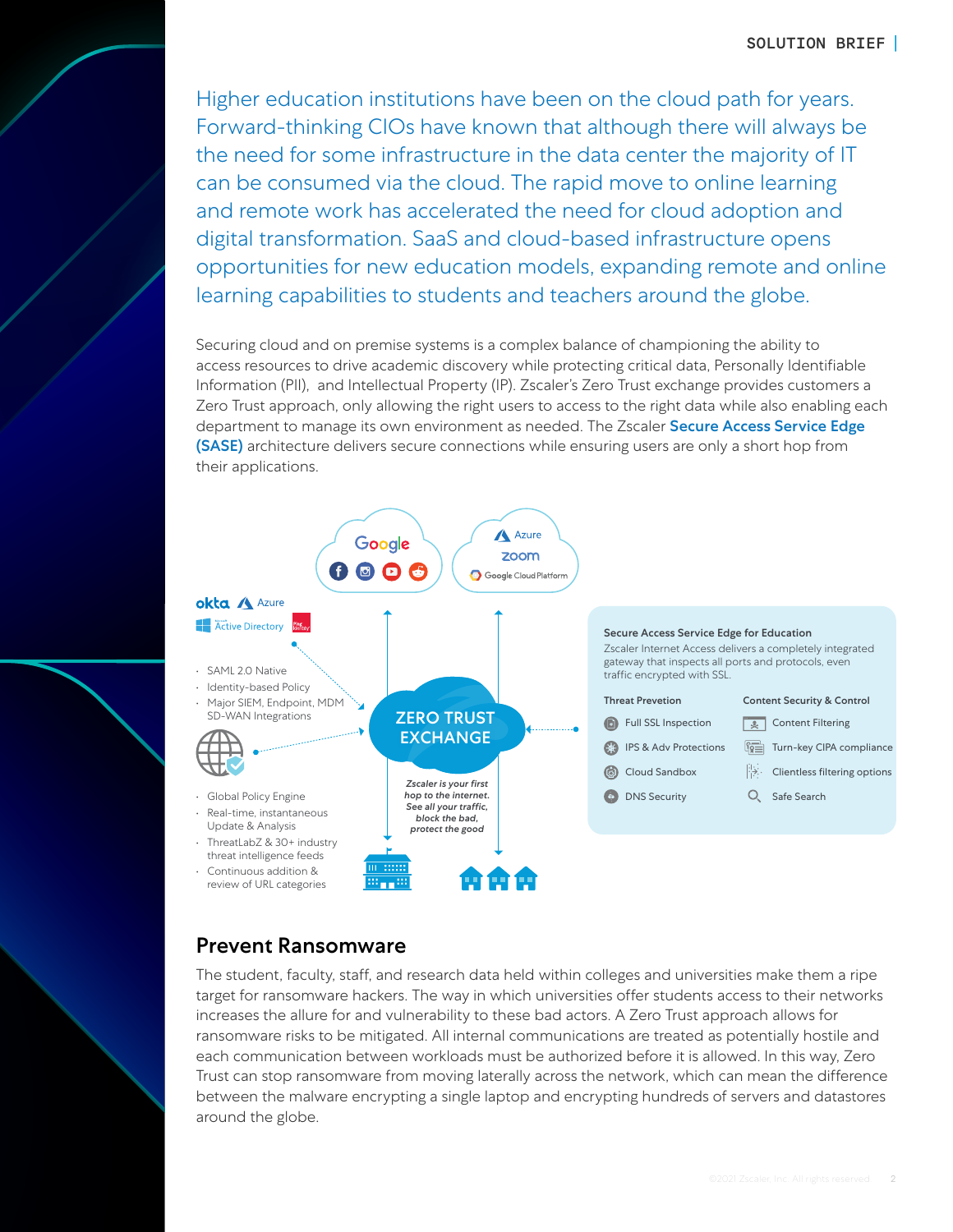

[Zscaler Internet Access](https://www.zscaler.com/products/zscaler-internet-access) (ZIA) with [Advanced Threat Protection](https://www.zscaler.com/solutions/advanced-threat-protection) and [Cloud Sandbox](https://www.zscaler.com/technology/cloud-sandbox) delivers protection against ransomware, zero-day threats, and unknown malware. The Zscaler security cloud ensures that every packet from every user, on- or off-network, gets fully inspected from start to finish, with unlimited capacity to inspect SSL.

[Zscaler Private Access](https://www.zscaler.com/platform/zscaler-private-access) (ZPA) provides secure access to private applications. Using a Zero Trust Network Access (ZTNA) architecture, ZPA doesn't connect users to the network, but rather it abstracts the network entirely from the user. This ensures that applications are never exposed to the internet, making them completely invisible to unauthorized users. All of this is done with the needs of faculty, staff, students, and third parties (vendors, contractors, and research collaborators) in mind -- removing the complexity and allowing seamless connection to systems both on premise and in the public cloud.

## Securing Workloads in the Data Center and the Cloud

While many applications and systems are moving to the cloud, data centers are likely to remain a part of the campus infrastructure. Security solutions need to employ workload security and segmentation to meet this reality.

[Zscaler Workload Segmentation](https://www.zscaler.com/products/zscaler-workload-segmentation) is a new way to segment application workloads. Flat networks allow excessive access via unprotected pathways that allow attackers to move laterally and compromise workloads in cloud and data center environments. Shrinking segments and eliminating unnecessary pathways is a core protection strategy for workloads. However, the cost, complexity, and time involved in network segmentation using legacy virtual firewalls outweighs the security benefit. With Zscaler Workload Segmentation, microsegmentation happens in mere minutes rather than months —with just one click. From mapping data flows, to measuring exposure risk, to deploying policies for enforcement, our microsegmentation is quick and simple.

[Zscaler Workload Posture](https://www.zscaler.com/products/workload-posture) remediates misconfigurations, secures sensitive data, and enforces least-privileged access. Workload Posture discovers assets and their configurations across IaaS, PaaS, and SaaS, enabling colleges and universities to understand the security posture of workload configurations mapped to policies, prioritize security gaps, and remediate prioritized issues automatically.

# Data Protection

Higher Education institutions have unique needs when it comes to openness and collaboration. Users need access to courseware and data to complete their work, but much of that data can be proprietary. With the Zscaler platform, educational institutions can meet these competing needs and inspect the data that is being sent outside to gain visibility into what is being sent and who it should be shared with.

Zscaler also enables data protection with **[Cloud Data Loss Prevention](https://www.zscaler.com/technology/data-loss-prevention)** that follows users and the applications they are accessing, always protecting against data loss. Zscaler inspects traffic inline, encrypted or not, and ensures SaaS and public cloud applications are secure, providing protection and visibility your IT teams need.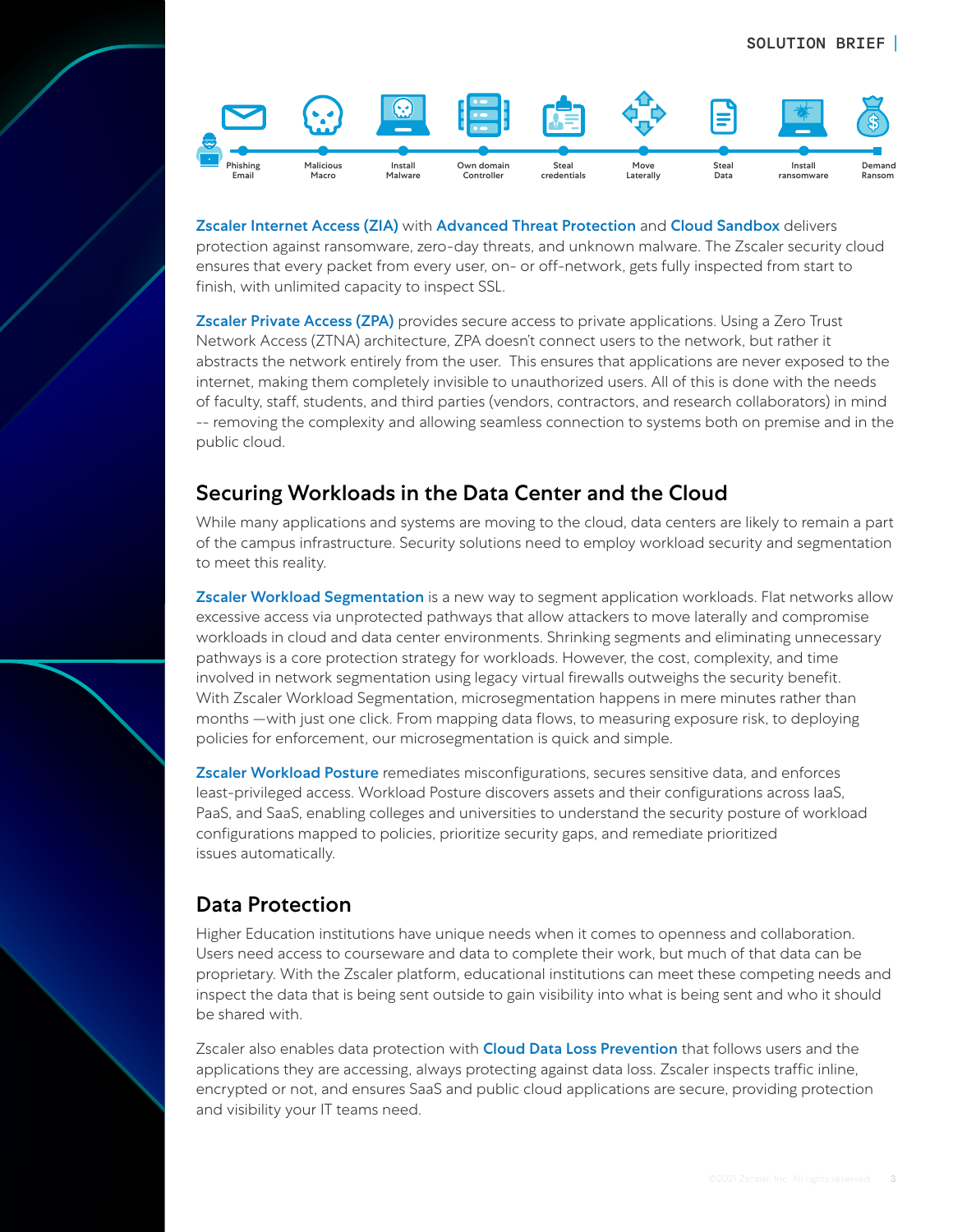### SOLUTION BRIEF

[Zscaler Cloud Access Security Broker \(CASB\)](https://www.zscaler.com/technology/cloud-access-security-broker-casb) mitigates the risk introduced by the inherent collaboration and sharing of SaaS applications. CASB enables organizations to securely adopt and govern the use of SaaS applications, IaaS offerings, and PaaS, providing real-time visibility and controls access and user activity across sanctioned and unsanctioned applications. The fully integrated platform eliminates overlay architectures and simplifies policy creation and administration, ensuring data is protected and compliance is maintained.



## Enabling New Learning Models & Improving the User Experience

Colleges and universities can use virtual learning platforms to engage academics and experts outside of campus, expanding their course offerings. Additionally, schools can look to increase enrollment and reach via online class options without having to host more students on campus.

Zscaler can enable this expansion by providing secure remote access and a full security stack asa-service for students, faculty, and staff, replacing the need for legacy VPN solutions and filling the gap left by traditional network-centric approaches to security. Built to work with Banner, Student Information Systems, Blackboard, Google, Zoom, WebEx and more, Zscaler ensures user experience is met and provides visibility into any issues with latency.